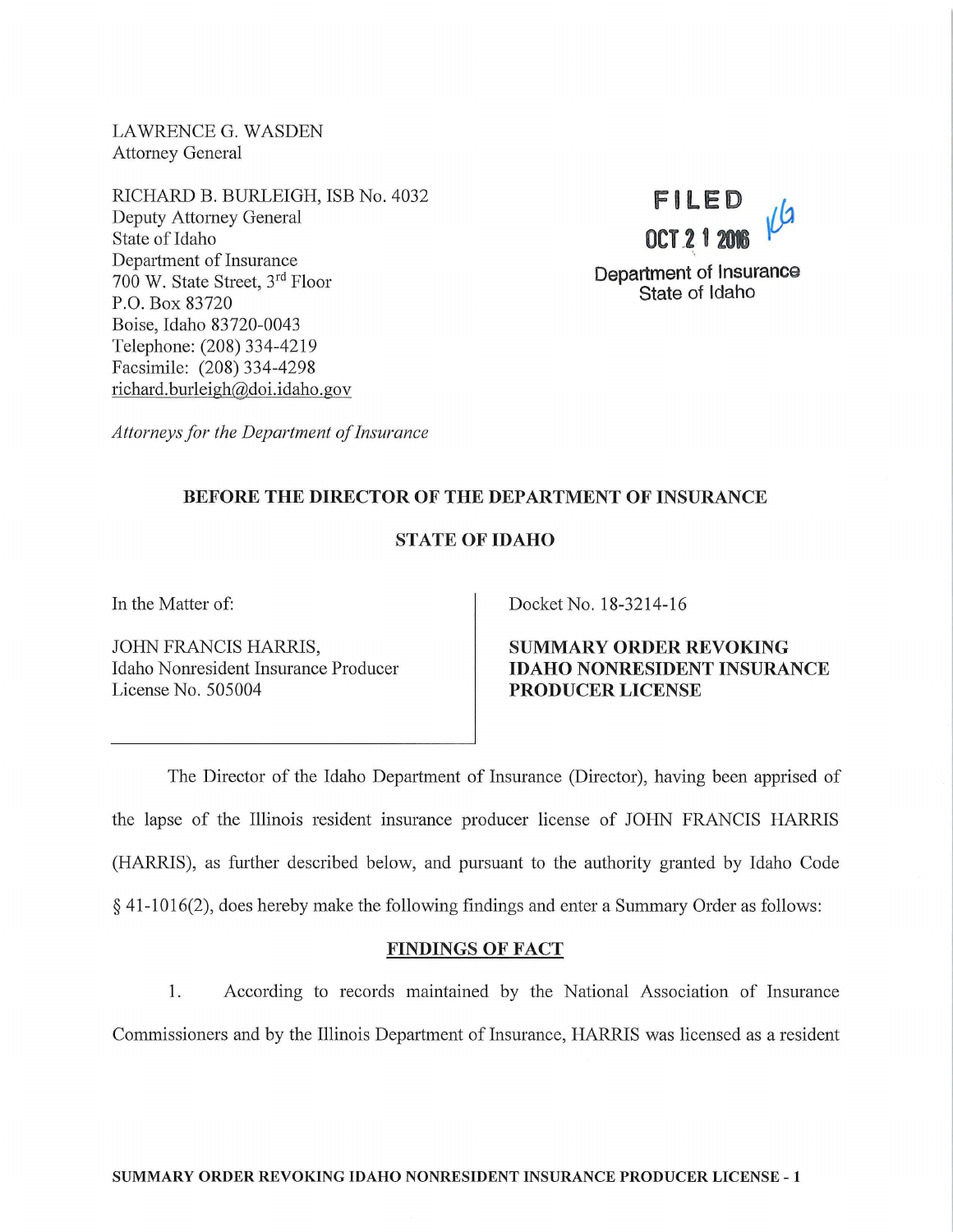insurance producer in the state of Illinois, from the issuance of such license on October 8, 2014, until the license lapsed due to nomenewal effective July 1, 2016.

2. The Department has not received notification from HARRIS of relicensing as a resident in any other state.

3. HARRIS has been continuously licensed as an Idaho nomesident insurance producer, holding license number 505004 from the date of the initial issuance of such license on October 15, 2014, to the present date.

### CONCLUSIONS OF LAW

4. Idaho Code  $\S$  41-1016(2)(b)(ii) provides that the Director shall, without hearing, suspend for not more than twelve (12) months, or shall revoke or refuse to continue any nomesident insurance producer license issued under title 41, chapter 10, Idaho Code, where the nomesident no longer has a license in the licensee's home state because the home state license was "nomenewed by the nomesident and remains nomenewed for a period greater than ninety (90) days beyond its expiration date, and without notice to the director of relicensing as a resident in another state."

5. Based on the foregoing, the Director finds that the circumstances set forth above justify the revocation of HARRIS' Idaho nomesident insurance producer license, pursuant to Idaho Code§ 41-1016(2)(b)(ii).

#### ORDER

NOW, THEREFORE, IT IS HEREBY ORDERED that Idaho Nomesident Insurance Producer License No. 505004 issued to HARRIS is hereby REVOKED, effective immediately.

IT IS FURTHER ORDERED, pursuant to Idaho Code§ 41-1027(1), that HARRIS shall immediately return Idaho Nomesident Insurance Producer License No. 505004 to the Idaho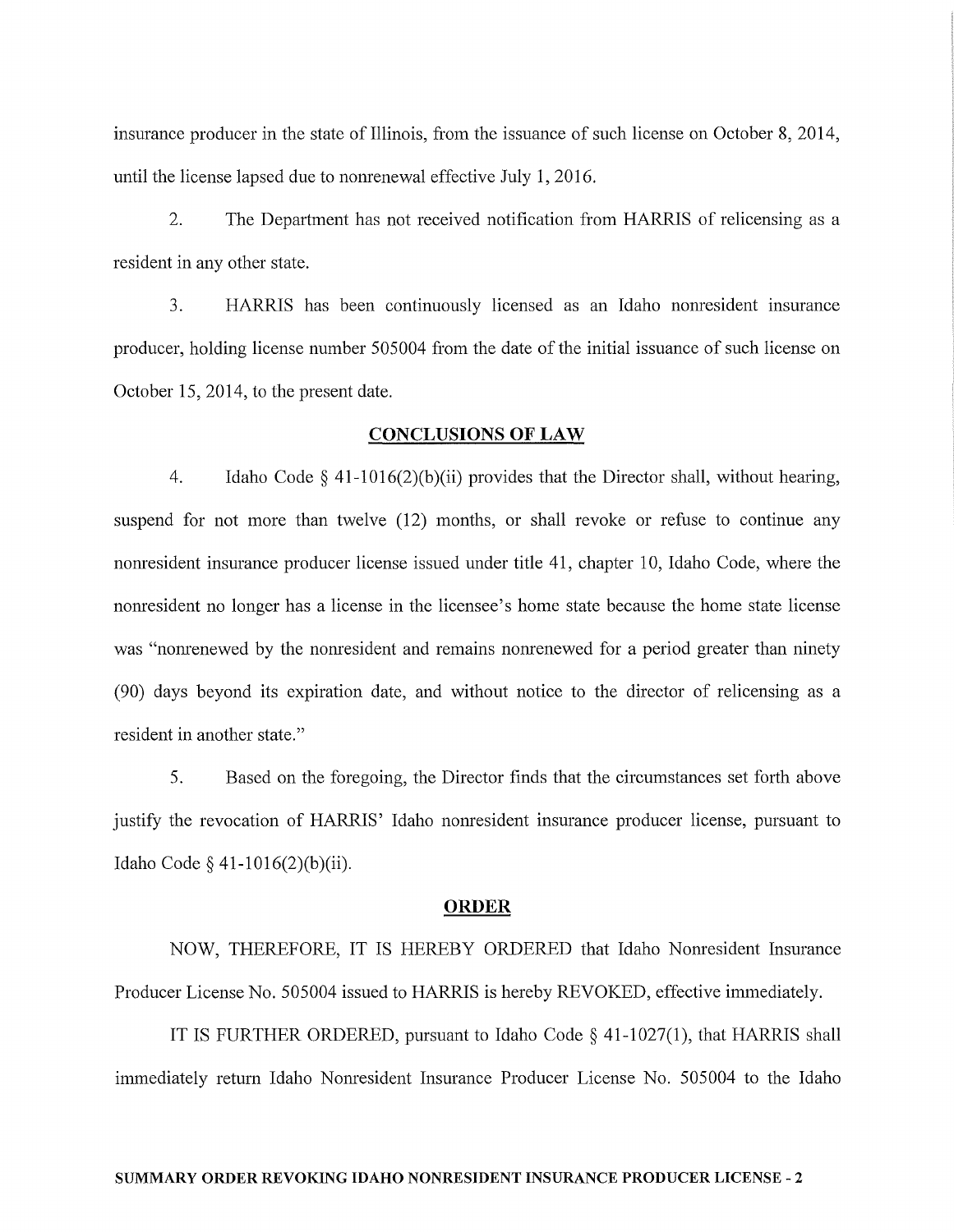Department of Insurance at the following address: 700 West State Street, P.O. Box 83720, Boise, Idaho, 83720-0043.

DATED this  $Z_1$  day of October, 2016.

STATE OF IDAHO DEPARTMENT OF INSURANCE

 $t$ DEAN L. CAMERO l~ *LfilPLJ!?n* ~ Director

### **NOTIFICATION REGARDING REPORTABLE PROCEEDINGS**

This is considered a reportable administrative proceeding. As such, it is a public record and is public information that may be disclosed to other states and reported to companies by which you are actively appointed. This information will be reported to the National Association of Insurance Commissioners (NAIC) and will appear in the Idaho Department of Insurance's online searchable database. Be aware that this proceeding must be disclosed on any license application and must be reported to any and all states in which you hold an insurance license.

### **NOTIFICATION OF RIGHTS**

This is a final order of the Director. Any party may file a motion for reconsideration of this final order within fourteen (14) days of the service date of this order. The agency will dispose of the petition for reconsideration within twenty-one (21) days of its receipt, or the petition will be considered denied by operation of law. *See* Idaho Code  $\S$  67-5246(4).

Pursuant to Idaho Code  $\S$ § 67-5270 and 67-5272, any party aggrieved by this final order may appeal this order by filing a petition in the district court of the county in which:

i. A hearing was held,